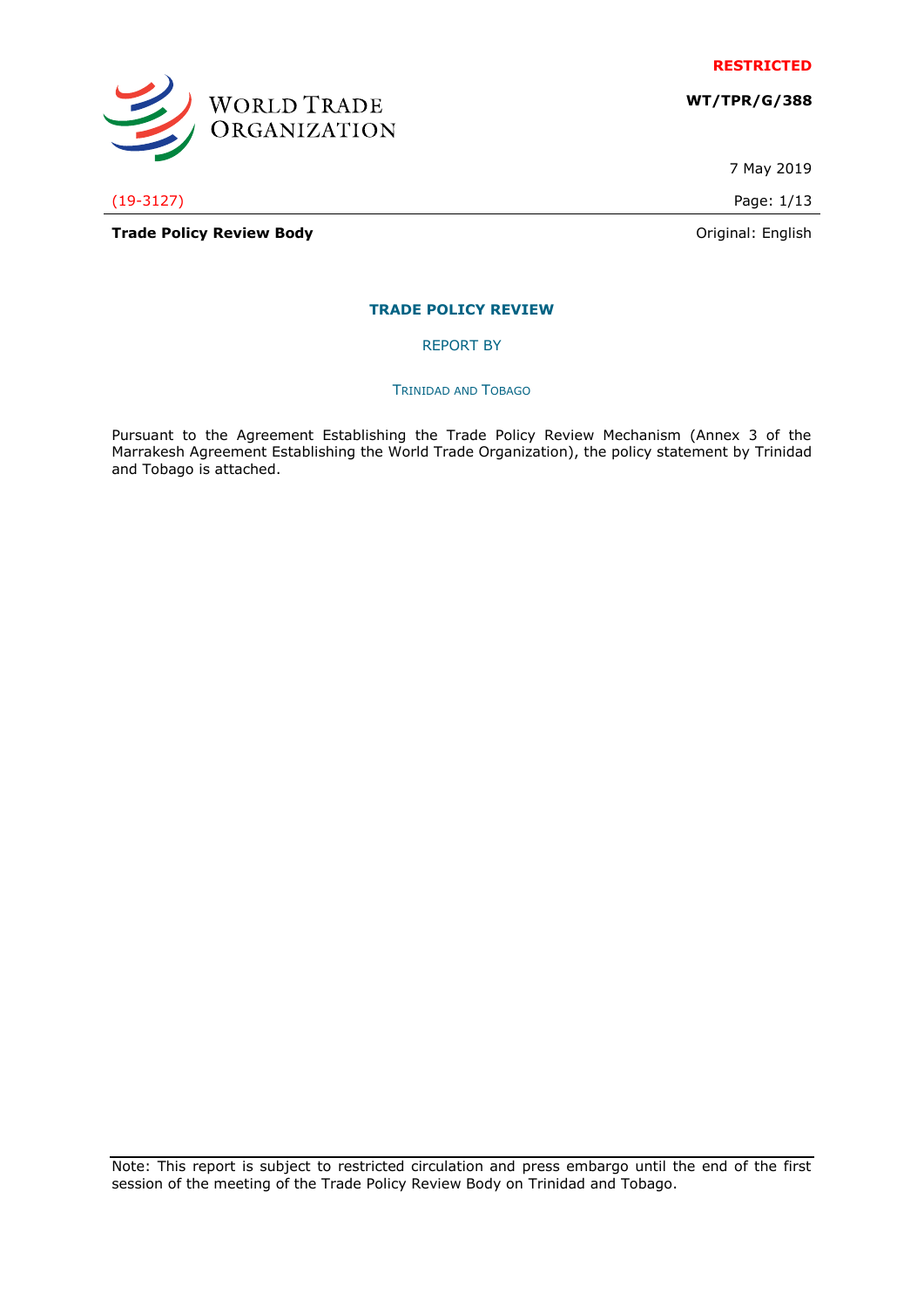# $-2-$

# **Contents**

| 1    |                                 |
|------|---------------------------------|
| 2    |                                 |
| 2.1  |                                 |
| 2.2  |                                 |
| 2.3  |                                 |
| 2.4  |                                 |
| 3    |                                 |
| 3.1  |                                 |
| 3.2  |                                 |
| 4    |                                 |
| 5    |                                 |
| 5.1  |                                 |
| 5.2  |                                 |
| 6    |                                 |
| 6.1  |                                 |
| 6.2  |                                 |
| 6.3  |                                 |
| 7    |                                 |
| 7.1  |                                 |
| 7.2  |                                 |
| 7.3  |                                 |
| 8    |                                 |
| 8.1  |                                 |
| 8.2  |                                 |
| 8.3  |                                 |
| 8.4  |                                 |
|      | <b>9 BUSTNESS REFORMS</b><br>10 |
| 10   |                                 |
|      |                                 |
|      | 10.1.1                          |
|      |                                 |
| 10.2 |                                 |
| 10.3 |                                 |
| 10.4 |                                 |
| 10.5 |                                 |
| 10.6 |                                 |
|      |                                 |
| 11   |                                 |
| 12   |                                 |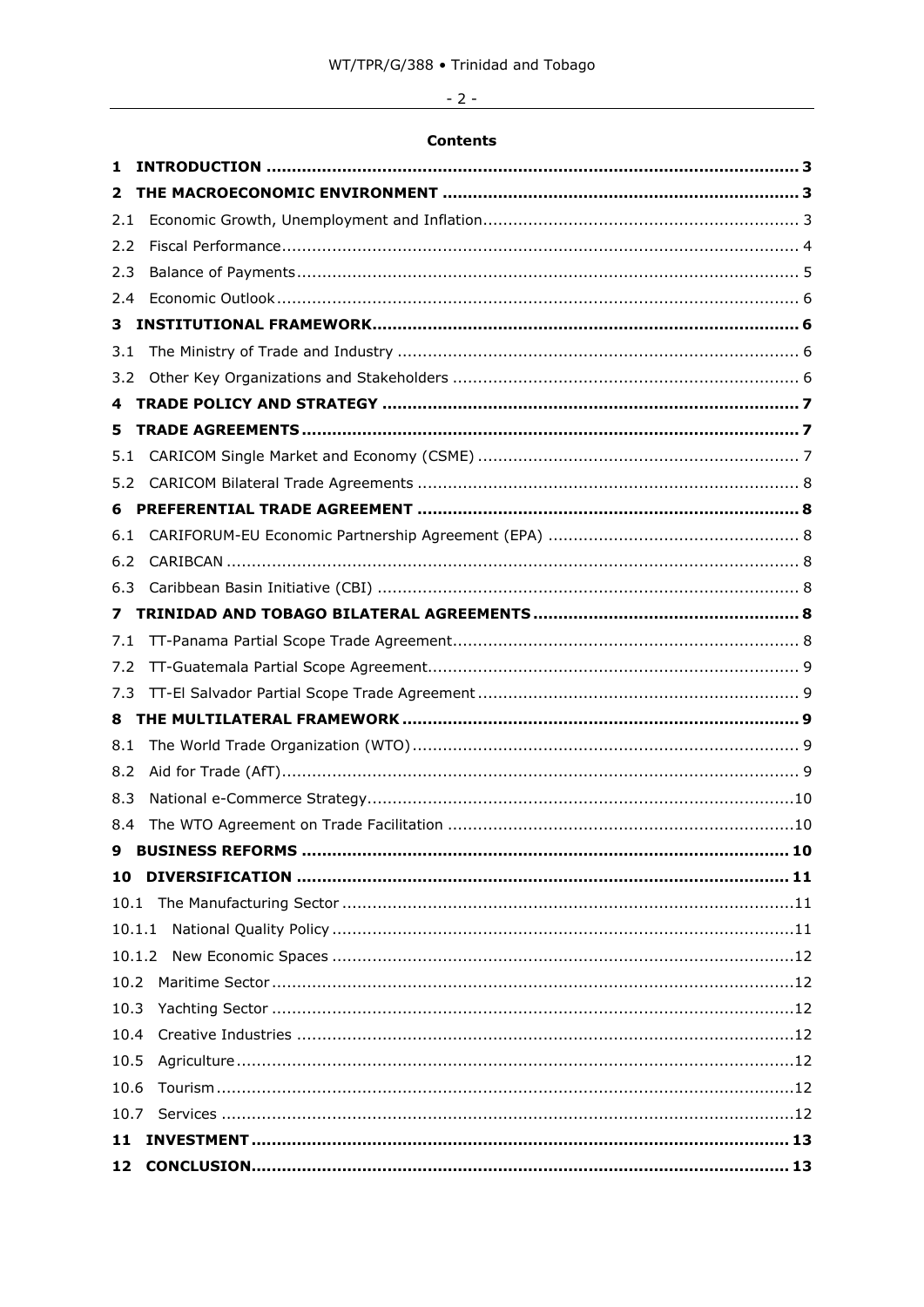#### - 3 -

### <span id="page-2-0"></span>**1 INTRODUCTION**

1.1. During the period under review (2012-2018), Trinidad and Tobago was led by two different administrations and hence, two (2) different strategic approaches shaped and influenced macroeconomic policies and activities in the country. These differing approaches are embedded in the Medium Term Policy Framework 2011-2014 (MTPF) developed by the Peoples Partnership (PP) Government in 2011 and the National Development Strategy 2016-2030 (NDS) (hereafter referred to as Vision 2030) developed in 2016 by the currently ruling People's National Movement (PNM) Government.

1.2. The MTPF recognized that additional reforms were required to create a more productive, competitive, diversified and innovation-driven economy that will contribute to the attainment of *"Prosperity for All".* The MTPF identified seven (7) interconnected development Pillars to achieve the desired economic and social transformation of the country. Integral to the MTPF was the recognition that international trade is fundamental to the country's continued prosperity.

1.3. In 2016 Vision 2030 was developed to serve as a strategic roadmap to achieve developed country status by 2030. Vision 2030 takes into consideration all relevant regional and international commitments, including those of the World Trade Organization (WTO) and the United Nations (UN) Sustainable Development Goals (SDGs) and comprises five (5) fundamental pillars. The theme which guides the trading environment is **Theme IV**: *Building Globally Competitive Businesses*.

### <span id="page-2-1"></span>**2 THE MACROECONOMIC ENVIRONMENT**

### <span id="page-2-2"></span>**2.1 Economic Growth, Unemployment and Inflation**

2.1. During the period under review (2012-2018) the rate of economic growth fluctuated within a range of -6.5% to 2.0%. In 2012 the growth rate was 1.3% which then rose marginally to 2.7% in 2013. However, during 2014 the rate plummeted to -1% but subsequently improved to 1.8% in 2015. In 2016 the growth rate plunged deeply to -6.5%, which was the lowest for the review period but recovered significantly over the next two (2) consecutive years with rates of -1.9% and 1.9% in 2017 and 2018 respectively. 2018 witnessed a welcomed upturn in economic activity as the economy entered a new growth path on account of improvements in the prices of crude oil and natural gas and a concomitant increase in output of natural gas. The International Monetary Fund (IMF) has projected that growth in Trinidad and Tobago's economy will average 1.5% over the next five (5) years (2019-2023).

2.2. Over the period under review (2012-2018) the rate of inflation trended downwards which positively impacted the economy and the purchasing power of consumers. Following a high of 9.2% in 2012 the inflation rate fell sharply to 5.1% in 2013, however in 2014 the rate of inflation nudged slightly upwards to 5.8%. During the period 2015-2018 there was a gradual decline in the rate of inflation from 4.7% in 2015 to 1% in 2018. The rate of inflation recorded in 2018 was the lowest rate for the period under review. One of the primary contributors to the ease in the inflationary pressures was the reduction in food inflation throughout the period owing to lower cost of production and greater local output.

2.3. During the period under review (2012-2018), unemployment remained within the conservative range of 3-5%. In 2012 the unemployment rate stood at 4.9%, this was followed by a consecutive decline over the next two (2) years registering at 3.7% and 3.3% in 2013 and 2014 respectively. For the years 2015, 2016 and 2017, the unemployment rate increased marginally and was recorded at 3.4%, 4% and 4.8%, respectively.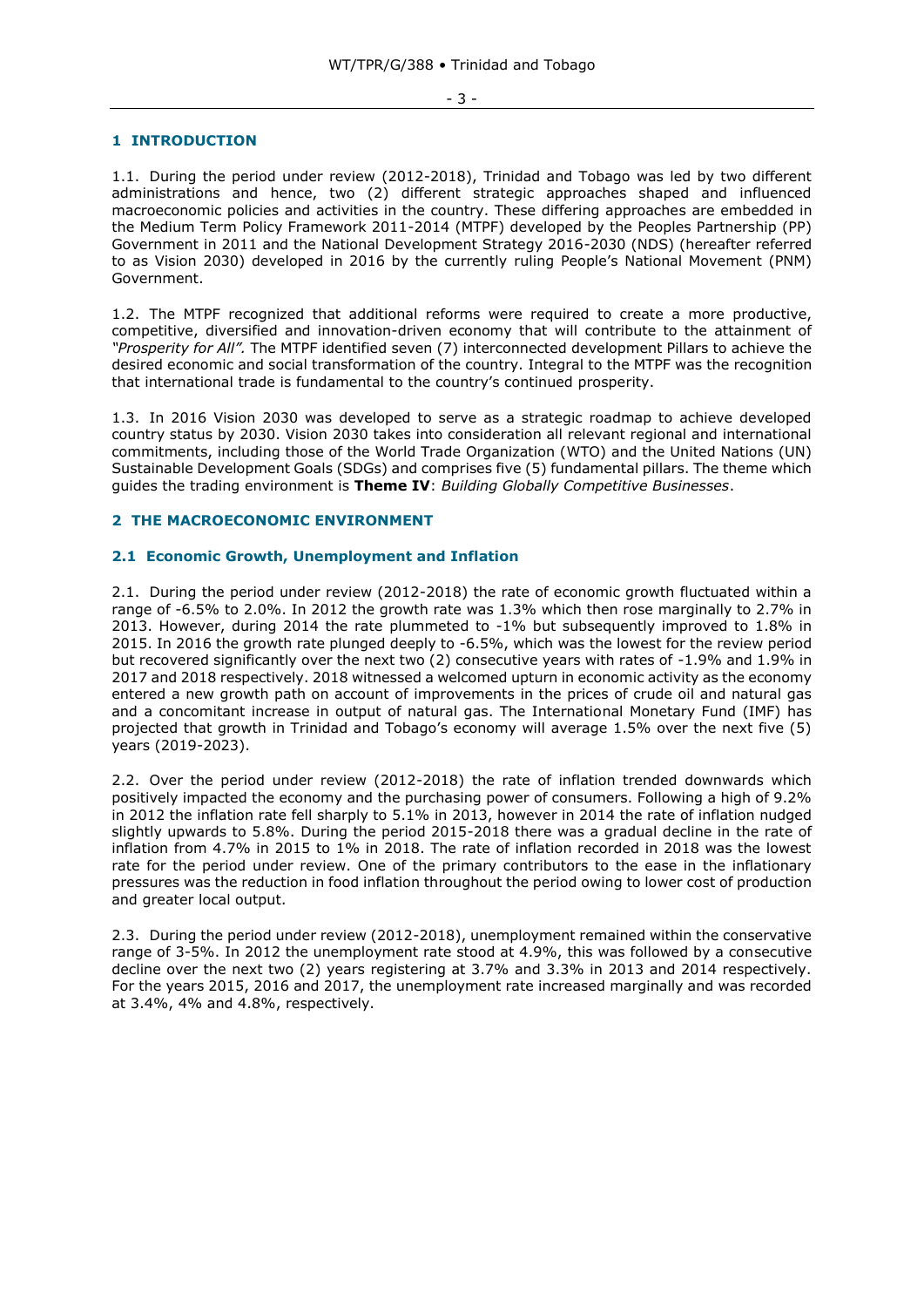- 4 -

# **Figure 1: Economic growth Fig. 1: Economic growth**







# **Figure 2: Inflation and unemployment rates Fig. 2: Inflation and unemployment rates**



### <span id="page-3-0"></span>**2.2 Fiscal Performance**

2.4. Over the period under review (2012-2018) the steep drop and subsequent fluctuation in commodity prices within a low band, declining energy output and gaps in tax compliance and administration, led to decreases in Government revenue which resulted in fiscal imbalances. In order to address the fiscal imbalance, the Government successfully undertook fiscal consolidation measures by reducing expenditure and increasing revenue. The fiscal and other measures implemented included the reduction in Value Added Tax (VAT) from 15% to 12.5%, efficient cuts in transfers and subsidies, improvement in revenue collection and tax reforms, increases in energy production and exploration activities and expansions in non-energy sector revenue streams through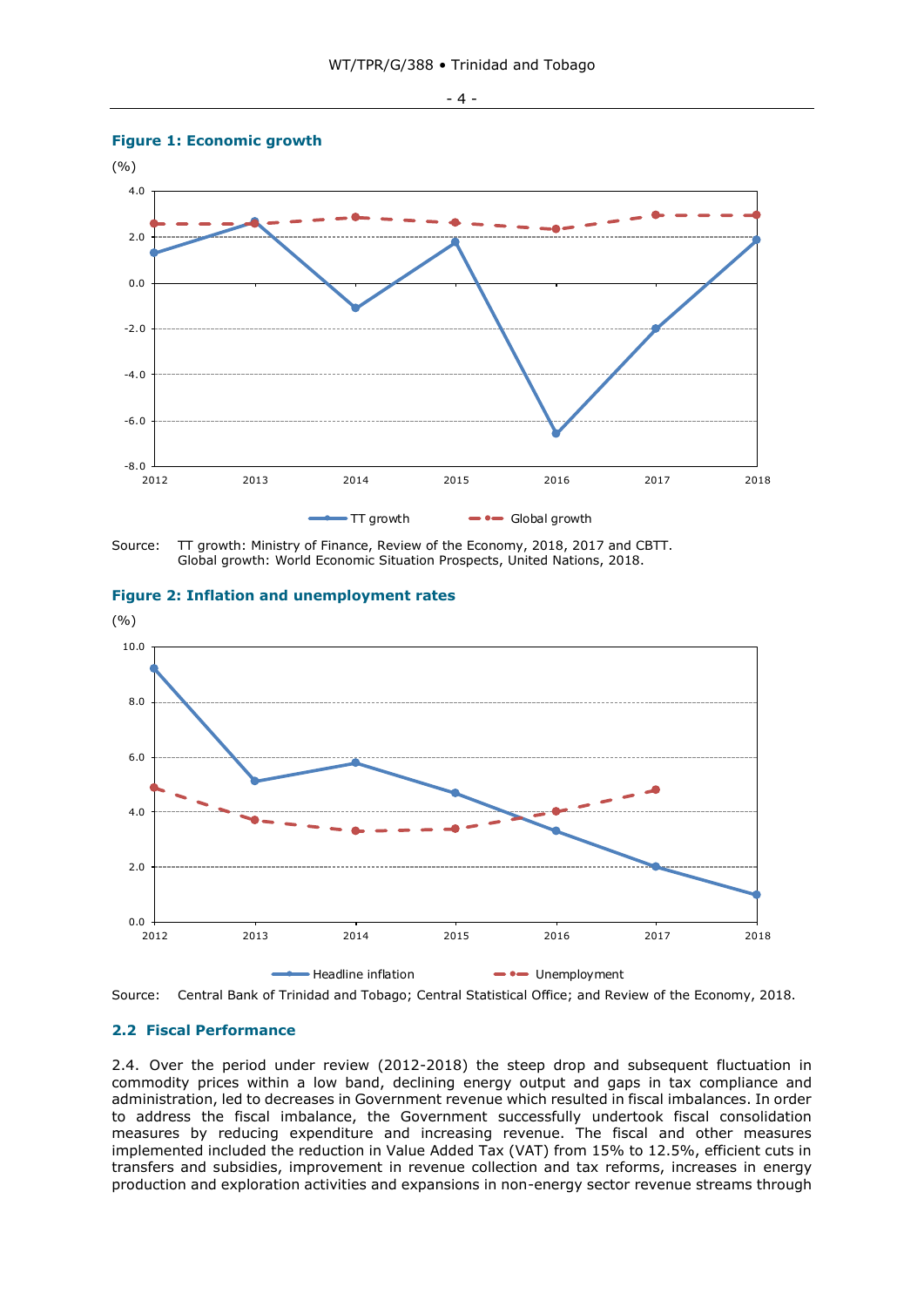- 5 -

diversification projects. Government's expenditure ranged from approximately USD 7.2 billion to USD 9.2 billion during the period under review. In 2012 expenditure was recorded at USD 7.8 billion but rose consecutively in 2013 and 2014 to USD 8.7 billion and USD 9.2 billion, respectively. However, during the next four (4) years expenditure declined successively to USD 8.8 billion, USD 7.7 billion, USD 7.3 billion and USD 7.2 billion in 2015, 2016, 2017 and 2018, respectively.

2.5. Government revenue over the review period (2012-2018) ranged from USD 5.3 billion to USD 8.6 billion. Government revenue in 2012 was USD 7.3 billion, this figure rose consecutively over the next two (2) years to USD 7.7 billion and USD 8.6 billion in 2013 and 2014, respectively. However, over the next three (3) years, Government revenue experienced a sharp decline from USD 8.4 billion in 2015 to USD 5.3 billion in 2017. The year 2016 revenue was recorded at USD 6.6 billion. In 2018 there was some recovery in Government revenue as revenue rebounded marginally to USD 6.3 billion. This recovery in Government revenue was on account of increases in the price of oil and a spike in the natural gas output.

2.6. The country's fiscal imbalance fluctuated throughout the period under review (2012-2018) whilst an overall deficit was maintained. Fiscal deficits were recorded in all years, with a deficit of USD 0.5 billion in 2012 followed by a rise to USD 0.9 billion in 2013. The deficit then fell to USD 0.6 billion and USD 0.4 billion in 2014 and 2015, respectively. However, the deficit then increased to USD 1.1 billion in 2016 and USD 1.9 billion in 2017. In 2018 the fiscal deficit once again fell to USD 0.9 billion.

### <span id="page-4-0"></span>**2.3 Balance of Payments**

2.7. Imports were approximately USD 11 billion in 2012 and increased to USD 12 billion in 2013. Imports then decreased thereafter over the next four (4) years falling consecutively to USD 10.6 billion, USD 8.7 billion, USD 7.9 billion and USD 6.9 billion in 2014, 2015, 2016 and 2017, respectively.



### **Figure 3: Balance of payments**

2.8. Exports were recorded at approximately USD 12.2 billion in 2012 and increased to USD 17.7 billion in 2013. Over the next three (3) years exports fell to USD 13.7 billion, USD 10.1 billion and USD 7.5 billion in 2014, 2015 and 2016, respectively. In 2017, exports rebounded to USD 9.1 billion on account of an increase in output of natural gas from the commissioning of British Petroleum's (BP's) Juniper Platform.

Source: Review of the Economy, 2018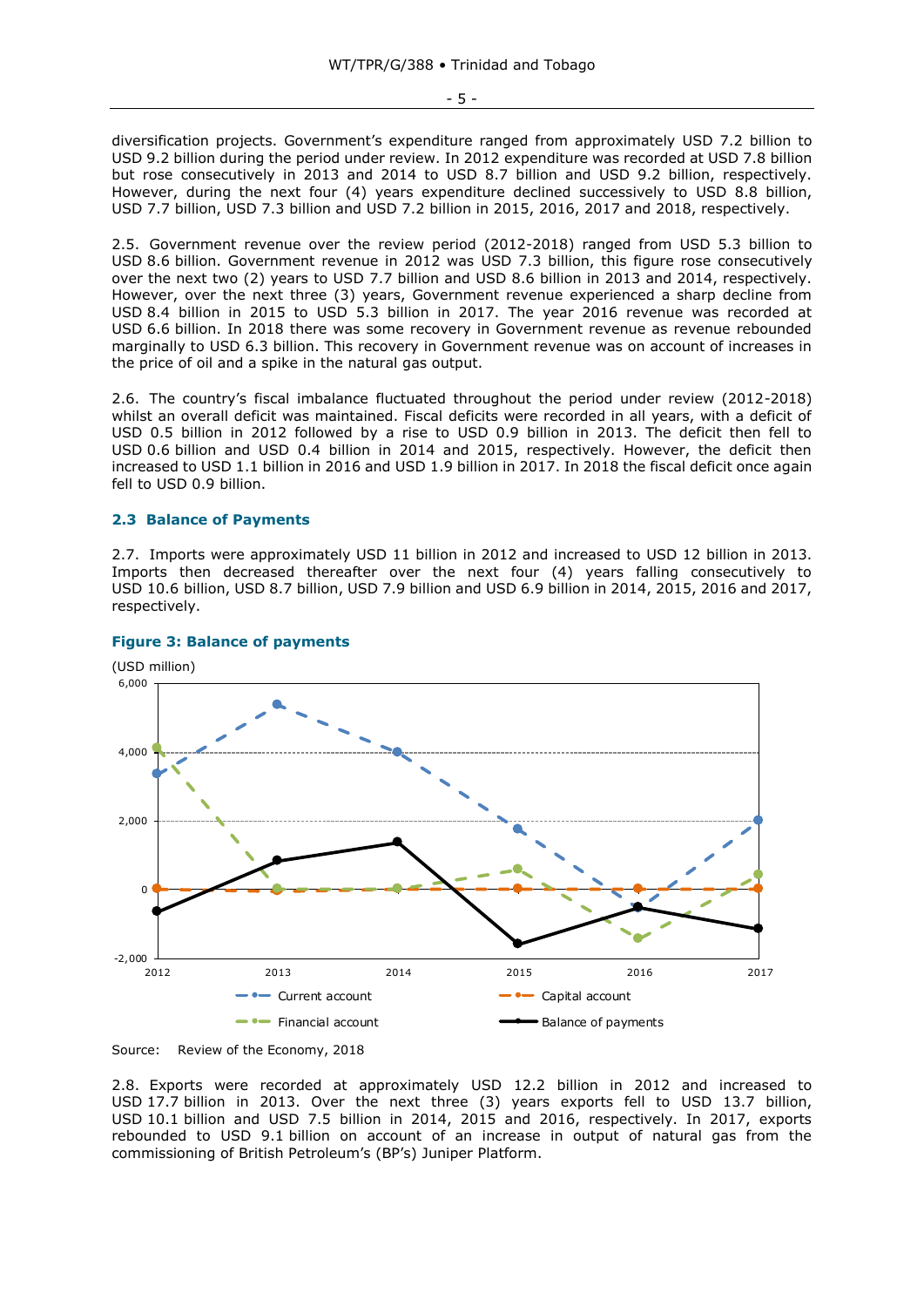#### - 6 -

2.9. In 2012 the visible trade surplus was approximately USD 1.2 billion which increased to USD 5.7 billion in 2013. The trade surplus was reduced consecutively over the next three (3) years to USD 3.3 billion and USD 1.5 billion in 2014 and 2015 respectively, before falling to a deficit of approximately USD 0.4 billion in 2016. The trade balance recovered in 2017 with a recorded surplus of USD 2.2 billion. The trade performance is expected to continue on an upwards trajectory as BP's Angelin Platform commences production in 2019.

2.10. The Gross Official Reserves amounted to USD 9.4 billion in 2012 with an Import Cover of approximately 10.6 months. As at September 2018 the Gross Official Reserves amounted to USD 7.53 billion representing an average of 8.1 months of import cover which is well above international standards. The Heritage and Stabilization Fund (HSF) increased to USD 6 billion as at September 2018 from USD 4.5 billion in August 2012. During the period under review (2012-2018) two (2) withdrawals were made from the HSF in 2016 and 2017 at an amount of USD 0.38 billion and USD 0.25 billion respectively.

### <span id="page-5-0"></span>**2.4 Economic Outlook**

2.11. Trinidad and Tobago's future economic outlook should be viewed in the context of the global environment and in particular fluctuating commodity prices in crude oil and natural gas. Over the period under review, the price of crude oil fluctuated from an average of USD 94.08 per barrel in 2012 to an average of USD 65.06 per barrel in 2018. Currently (February 2019) the price per barrel based on the West Texas Intermediate is below USD 56.00.

2.12. Despite this exogenous shock, the economic outlook for Trinidad and Tobago remains positive which is demonstrated by increases in economic growth for 2018, estimated at 1.9%. This trajectory is expected to continue given the expansionary projects in both the energy and non-energy sectors currently being implemented. These include projects in the transport, maritime, manufacturing and agriculture and agro-processing sectors. The IMF has projected that growth in Trinidad and Tobago's economy will average 1.6% over the next 5 years (2019-2023), with the fiscal deficit narrowing to an average of 4% of GDP over the medium term as energy revenues rise, non-energy revenues recover and improvements are undertaken in the efficiency of transfers and subsidies.

### <span id="page-5-1"></span>**3 INSTITUTIONAL FRAMEWORK**

#### <span id="page-5-2"></span>**3.1 The Ministry of Trade and Industry**

3.1. The Ministry of Trade and Industry (MTI) has the principal responsibility for formulating trade policies and negotiating and implementing trade agreements. However, it does not execute these functions in isolation, but with the active participation from other key stakeholders, organizations and bodies in crafting public policies. This institutional structure allows for the participation of various elements of civil society in policy making, as well as, the negotiations of trade agreements. This is done via a Ministry-led Cabinet appointed Technical Coordinating Committee (TCC) which is supported by sub-committees on agriculture, market access, services, investment, legal and trade related issues. These sub-committees provide advice to the TCC on the specific subject areas. Additionally, the Ministry of Trade and Industry is advised by wider dialogue which is carried out via monthly meetings of the private sector-led Standing Advisory Committee on Trade and Trade-Related Matters. This Committee comprising members from private sector entities, other key areas of civil society and representation from the Ministry of Trade and Industry. The Ministry representative provides advice on trade related matters as well as obtains information from the private sector on key issues which required intervention at the Ministry level.

### <span id="page-5-3"></span>**3.2 Other Key Organizations and Stakeholders**

3.2. Additionally, a myriad of strategic organizations and state agencies were established over the years to facilitate and promote trade, business and investment in the country. Such organizations include The National Export Facilitation Organization of Trinidad and Tobago – exporTT, the National Investment Promotion Agency of Trinidad and Tobago – invesTT, Evolving Technologies and Enterprise Development Company Limited- eTecK, the Trinidad and Tobago Creative Industries Company - creativeTT and the Coalition of Services Industries (TTCSI). These organizations were established under the guidance and leadership of the Ministry of Trade and Industry to provide the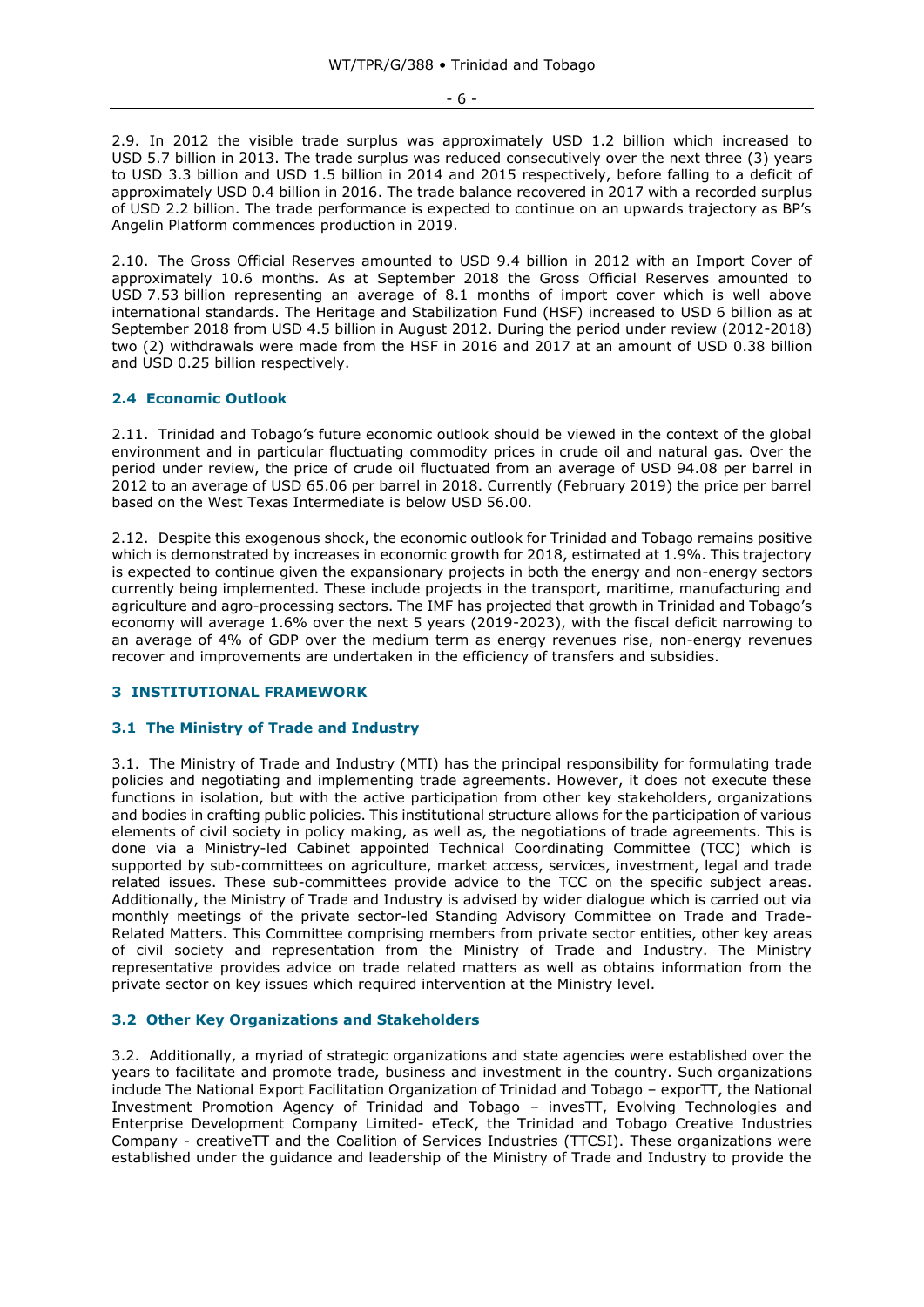- 7 -

enabling environment to achieve greater coordination in growing and developing business, trade and investment in the country.

### <span id="page-6-0"></span>**4 TRADE POLICY AND STRATEGY**

4.1. During the period under review (2012-2018), the Government of the Republic of Trinidad and Tobago (GORTT) developed a Trade Policy and Strategy for the period spanning 2013-2017. The overarching goal of this Trade Policy and Strategy was to ensure that the benefits of international trade contributed to the socio-economic development of Trinidad and Tobago; through the expansion and diversification of production, exports (goods and services) and markets.

4.2. The objectives of the Trade Policy and Strategy were as follows:

- To expand market access for Trinidad and Tobago's goods and services globally and regionally;
- To safeguard sensitive productive sectors;
- To increase export capacity and competitiveness of value-added goods and services, in the energy and non-energy sectors;
- To improve the business and trade-enabling environment;
- To strengthen the institutional framework for trade:
- To mobilize resources to finance needs of the trade and trade-related sectors;
- To deepen regional and hemispheric integration and cooperation as a means of increasing leverage when dealing with the international community; and
- To mainstream trade policy into the wider macro-economic and development policy-setting.

4.3. Since the expiration of the 2013-2017 Policy, the GORTT in collaboration with the Economic Commission for Latin America and the Caribbean (ECLAC) has commenced the development of a new Trade Policy and Strategy for Trinidad and Tobago for the period 2019-2023. The major aim of this Policy is to increase the country's non-energy exports. The new National Trade Policy and Strategy 2019-2023 articulates Government's trade-related policies aimed at enhancing and diversifying the country's exports (especially in the non-energy sector) and increasing its earnings of foreign exchange. The new policy will aim to transform Trinidad and Tobago's exports to ensure that the country produces increasingly high-value goods and services.

### <span id="page-6-1"></span>**5 TRADE AGREEMENTS**

5.1. The Government of Trinidad and Tobago continues to recognize the significance of improving and solidifying relations with its regional and international trading partners through deepening ties via a number of trade agreements. The involvement in these Agreements has been in coordination with other members of the Caribbean Community (CARICOM) and CARIFORUM (CARICOM and the Dominican Republic).

### <span id="page-6-2"></span>**5.1 CARICOM Single Market and Economy (CSME)**

5.2. Implementation of the CARICOM Single Market and Economy (CSME) became operational in January 2006. As a member of the Caribbean Community, Trinidad and Tobago is committed to the realization of the CARICOM Single Market and Economy (CSME). From 2012 to present, at the CARICOM level the CSME has progressed in several ways. In particular, there has been advancements in the free movement of goods, services, skills, capital and the cross-border establishment of businesses.

5.3. In addition, several domestic and regional achievements have taken place during the period under review including:

- i. all Member States have adopted the regional model law "Caribbean Community Act" which gives the Revised Treaty of Chaguaramas the force of law in their respective Member States;
- ii. the Double taxation agreement has been incorporated into Member States domestic laws;
- iii. Member States have recognized the original jurisdiction of the Caribbean Court of Justice in domestic law; and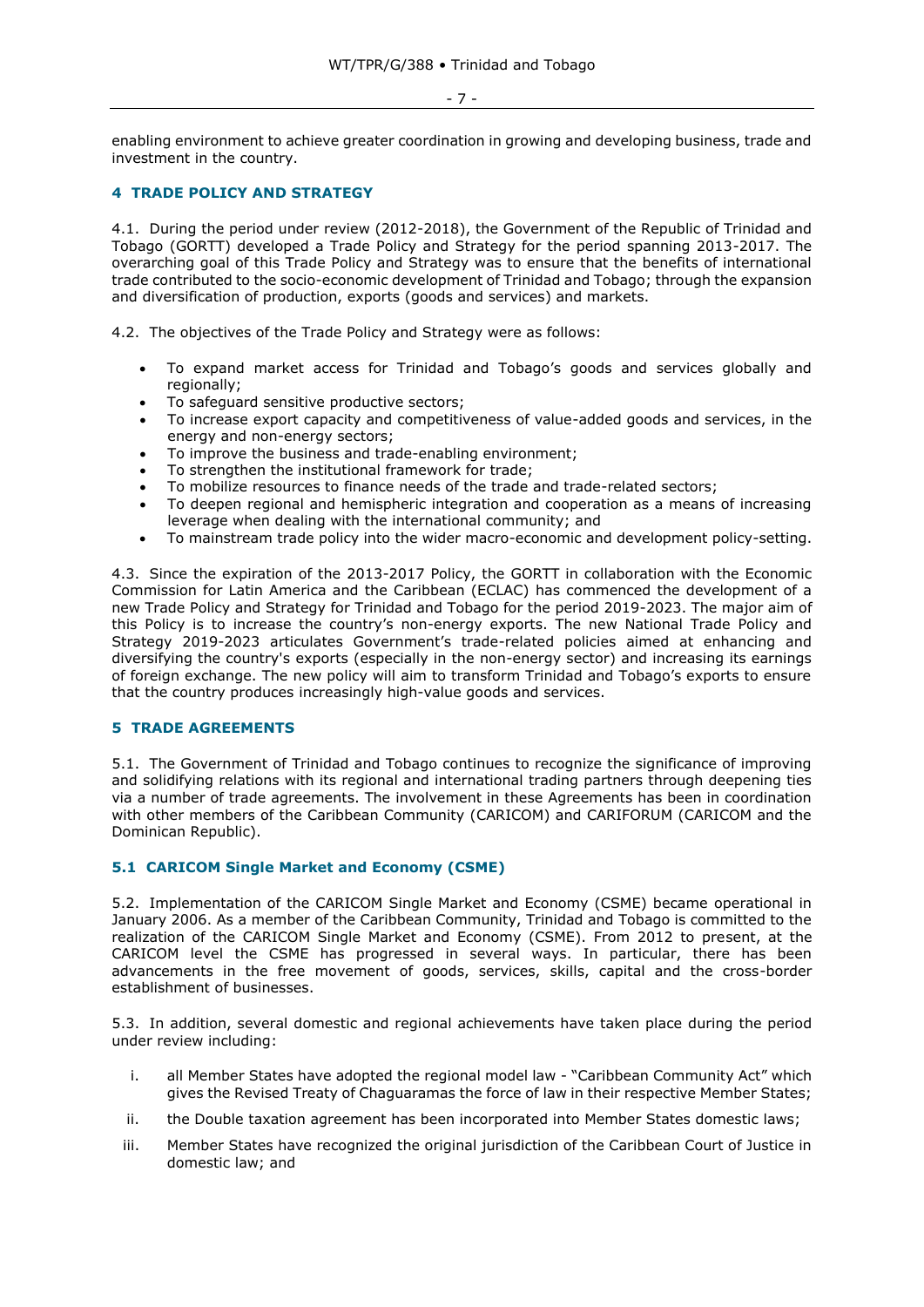iv. Caribbean Vocational Qualifications (CVQs) can now be issued by Barbados, Grenada, Guyana, Jamaica, Saint Lucia, St. Vincent and the Grenadines, and Trinidad and Tobago.

### <span id="page-7-0"></span>**5.2 CARICOM Bilateral Trade Agreements**

5.4. As a member of CARICOM, Trinidad and Tobago currently has bilateral agreements with Venezuela, Colombia, the Dominican Republic, Cuba and Costa Rica. The Latin American markets are a point of focus given their geographical proximity, population, geographical disposition, purchasing power and investment opportunities.

5.5. With regard to the CARICOM-Cuba Trade Agreement, on November 10, 2017, a second protocol to the existing Trade Agreement between CARICOM and Cuba was signed. This new Agreement seeks to expand preferential market access. More specifically, Cuba has granted duty-free access to an additional list of approximately 326 items exported from CARICOM Countries. These products include meat, fish, dairy produce, fruits and vegetables, beer, rum, cement, soaps, articles of apparel and clothing. Whereas, CARICOM duty-free offer to Cuba includes; fish, pharmaceutical products, fertilizers, articles of iron and steel, electrical machinery and equipment and parts thereof.

### <span id="page-7-1"></span>**6 PREFERENTIAL TRADE AGREEMENT**

### <span id="page-7-2"></span>**6.1 CARIFORUM-EU Economic Partnership Agreement (EPA)**

6.1. The CARIFORUM-EU EPA Agreement was signed in 2008 and is being provisionally applied. The CARIFORUM-European Community Economic Partnership Agreement Act No. 9 of 2013 was assented to on 17 July 2013.

### <span id="page-7-3"></span>**6.2 CARIBCAN**

6.2. Trinidad and Tobago continues to be a beneficiary of the 1986 Caribbean/Canada Trade Agreement (CARIBCAN) which provides non-reciprocal duty free access to the Canadian market for all goods excluding: textiles and clothing, footwear, leather garments, luggage and handbags and lubricating oil from participating CARICOM countries. A successor Agreement between CARICOM Member States and Canada failed to materialize after seven (7) rounds of negotiations and the process was formally suspended by Canada on 4 May 2015.

6.3. However, in July 2015, at the request of Canada, the WTO General Council extended the Most Favoured Nation (MFN) waiver for CARIBCAN, whereby preferential access is granted for exports to be allowed into Canada from CARICOM Member States until December 2023.

#### <span id="page-7-4"></span>**6.3 Caribbean Basin Initiative (CBI)**

6.4. The Caribbean Basin Initiative (CBI) was established in 1983 through the Caribbean Basin Economic Recovery Act (CBERA), which came into effect on 1 January 1984. This program was expanded in 2000 through the US-Caribbean Basin Trade Partnership Act (CBTPA), which entered into force on 1 October 2000. The CBTPA, through which the benefits under CBERA were further expanded, is due to expire on 30 September 2020.

### <span id="page-7-5"></span>**7 TRINIDAD AND TOBAGO BILATERAL AGREEMENTS**

7.1. Trinidad and Tobago has negotiated and concluded several Partial Scope Trade Agreements (PSTAs) with countries in Latin America, namely Panama, Guatemala and El Salvador. This illustrates the Government's commitment to extending its economic presence in Latin America. Another country of interest that Trinidad and Tobago is desirous of establishing a PSTA with is Chile. In 2017, Trinidad and Tobago re-engaged Chile for the exploration of a Partial Scope Trade Agreement, and both countries exchanged an initial list of products of interest in 2018.

#### <span id="page-7-6"></span>**7.1 TT-Panama Partial Scope Trade Agreement**

7.2. The Trinidad and Tobago-Panama Partial Scope Trade Agreement (PSTA) Agreement was signed on 3 October 2013. The legislation which gives effect to the Agreement was approved by Parliament and then assented to by the President on 1 April 2015 via Act No. 5 of 2015 and entered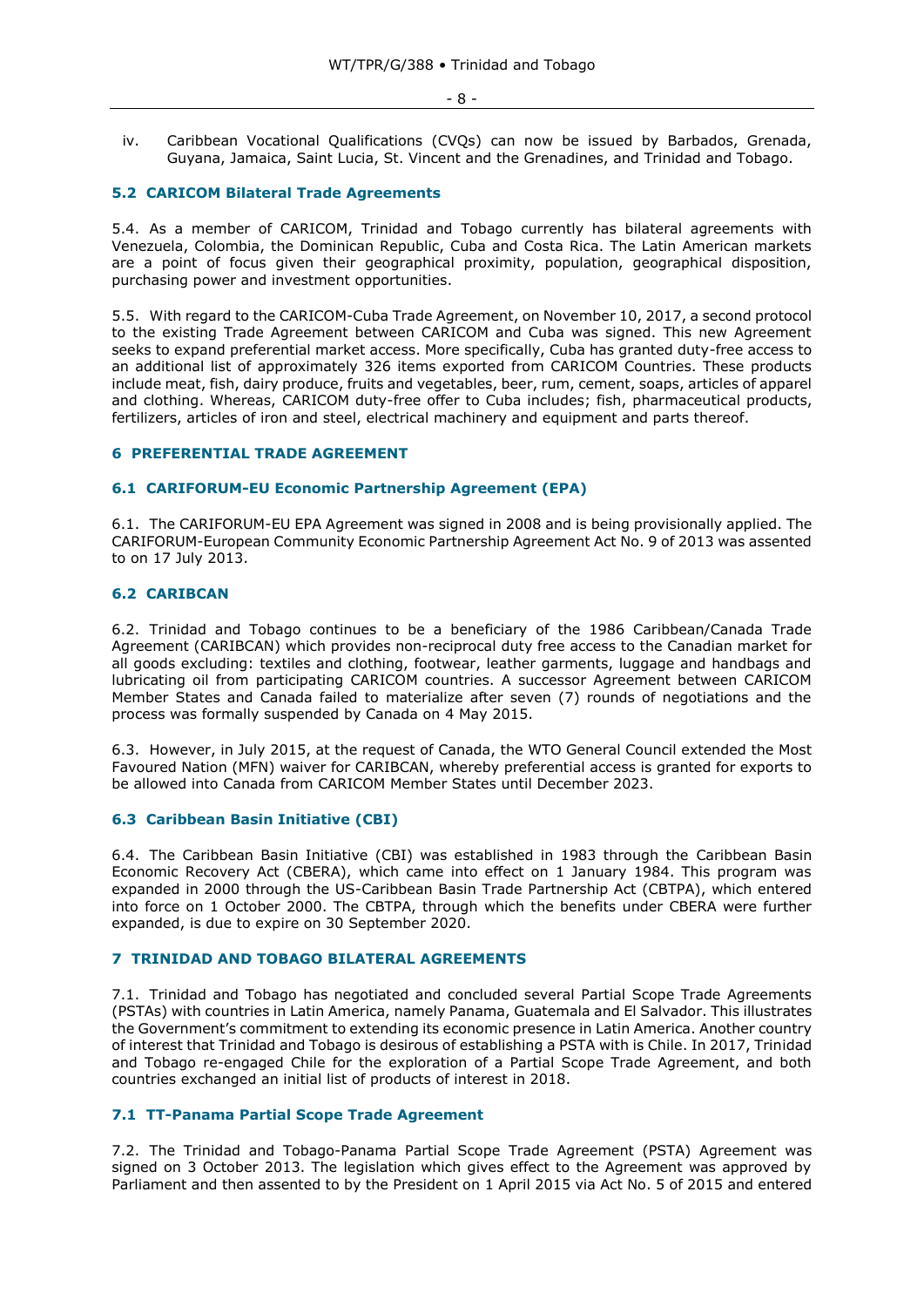- 9 -

into force on 5 July 2016. Since entering into force, a Joint Administrative Commission (JAC) has been formed to aid in the implementation of the PSTA. The Commission will meet in 2019 to discuss the implementation of the Agreement.

### <span id="page-8-0"></span>**7.2 TT-Guatemala Partial Scope Agreement**

7.3. The TT-Guatemala PSTA was negotiated by both countries on 6 February 2015. This Agreement aims to enhance economic relations between both countries through the expansion of trade in goods and services. The Agreement provides for local manufacturers in Trinidad and Tobago to benefit from preferential rates on one hundred and forty-six (146) products. It is intended for all Trinidad and Tobago exporters to sell products such as agro-processed goods, curry, chocolate, guava jams and jellies, peanut butter, hydraulic fluids, toilet or facial stock, building bricks, tiles and aluminium doors, at a duty-free rate to a market of approximately 15.4 million persons. There has been consequent consideration of particular agricultural products being included and discussions are ongoing between both Governments.

### <span id="page-8-1"></span>**7.3 TT-El Salvador Partial Scope Trade Agreement**

7.4. El Salvador and Trinidad and Tobago undertook negotiations for the Partial Scope Trade Agreement (PSTA) in 2014. This Agreement will strengthen trade and cooperation ties between both countries. It is also expected to open the doors to increase trade, which currently ranges around USD 60 million per year in products of reciprocal interest such as metal containers, plastic products, cosmetics, pharmaceuticals, furniture, tuna and leather packaging by El Salvador; and oil and lubricants, natural gas, matches, condiments and spices among others by Trinidad and Tobago. The Government has not moved forward from the negotiation stage

### <span id="page-8-2"></span>**8 THE MULTILATERAL FRAMEWORK**

### <span id="page-8-3"></span>**8.1 The World Trade Organization (WTO)**

8.1. Trinidad and Tobago remains firmly committed to a fair and equitable rules-based multilateral trading system that is supportive of the development pursuits of Members and which it considers to be the foundation of its relationship with trading partners. As a small and vulnerable economy (SVE) with supply-side capacity constraints, Trinidad and Tobago recognizes the importance of trade as a development tool and therefore looks to the multilateral trading system as an avenue to reduce its vulnerabilities.

8.2. Trinidad and Tobago is deeply committed to the negotiating process under the Doha Development Round and recognizes that its successful conclusion will bring benefits to all Members. However, there is advocacy for a pragmatic approach involving a work programme that takes due cognizance of the unique issues related to SVEs.

8.3. Trinidad and Tobago continues to submit notifications under the WTO Agreements as required, including in the areas of technical barriers to trade, sanitary and phytosanitary measures, import licensing, agriculture, subsidies and countervailing measures, anti-dumping measures and state trading enterprises.

#### <span id="page-8-4"></span>**8.2 Aid for Trade (AfT)**

8.4. Trinidad and Tobago's National Aid for Trade (AfT) Strategy was approved in 2016 together with the development of a National Aid for Trade Monitoring Committee. This Strategy will assist donors, investors and international development partners in deciding where best to channel their resources to assist Trinidad and Tobago to further develop its international trade capacity. Notably, the Strategy identified funding for trade-related projects and programmes under three (3) pillars, namely:

- a. Export Diversification;
- b. Competitiveness; and
- c. Trade Facilitation.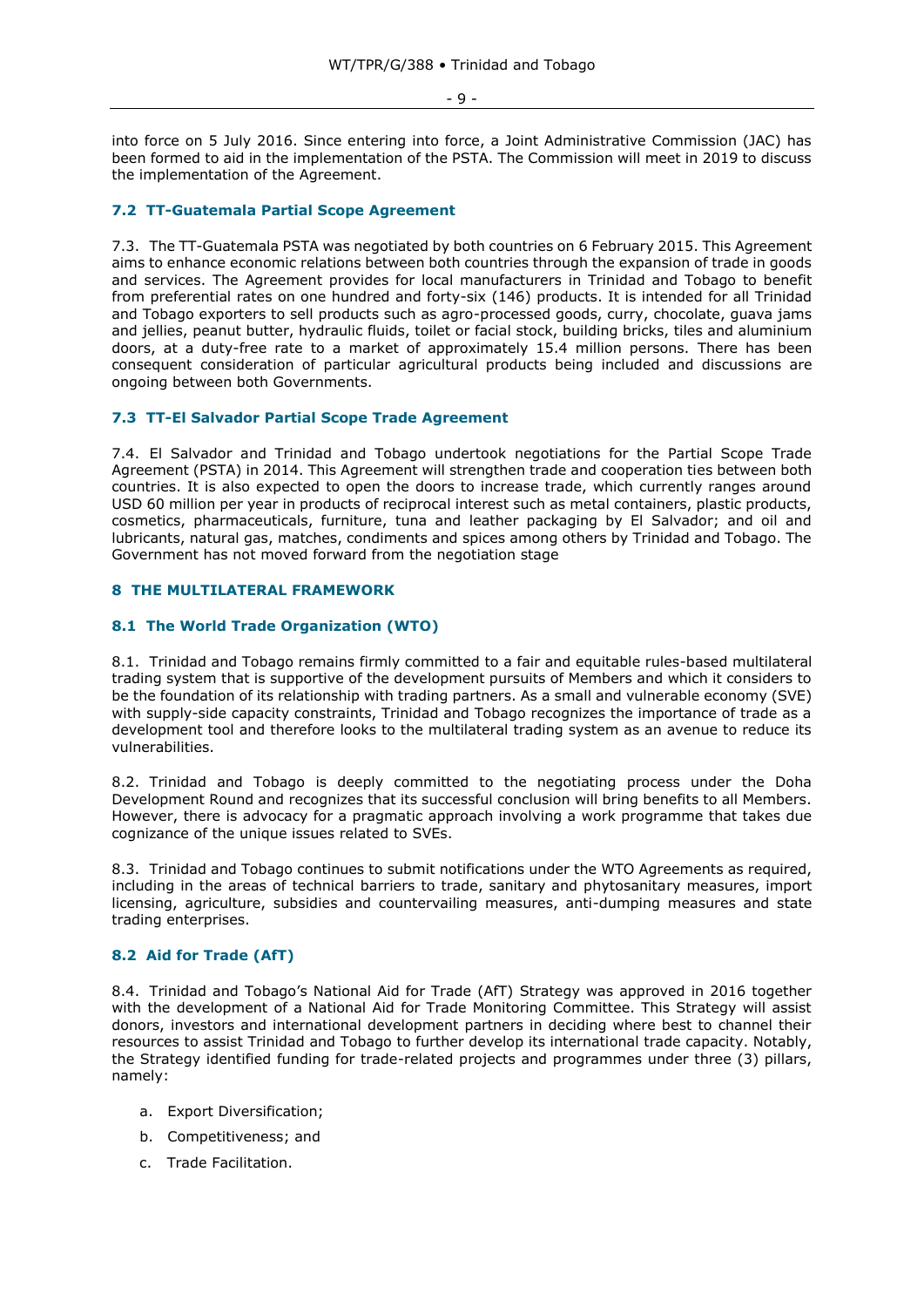#### - 10 -

8.5. One project entitled the Development of a National Quality Policy for Trinidad and Tobago was completed and approved by the Government under the AfT Strategy. Some of the Projects being considered for funding are from the services sector, in particular the creative industries.

### <span id="page-9-0"></span>**8.3 National e-Commerce Strategy**

8.6. In 2017 the Government developed a National e-Commerce Strategy aimed at increasing usage of e-commerce by businesses to increase exports in Trinidad and Tobago. Government's role is to ensure that businesses and consumers have the necessary tools and resources to derive tangible benefits from e-commerce, as well as, the legal and regulatory frameworks that foster business and consumer confidence in the establishment of a larger digital economy. The principal objective of this Strategy is to create an enabling environment that facilitates and promotes e-commerce for local businesses to serve domestic and international consumer markets. It is envisaged that such an environment will encourage firms, especially MSMEs, to conduct business online which will increase exports especially in the non-energy sector.

### <span id="page-9-1"></span>**8.4 The WTO Agreement on Trade Facilitation**

8.7. In 2015, Trinidad and Tobago ratified the WTO Trade Facilitation Agreement (TFA). The ultimate purpose of this Agreement is to reduce the costs and delays associated with procedures which enable trade within free-market principles and to contribute to economic growth driven by trade expansion. In keeping with the obligations under the TFA Trinidad and Tobago submitted its Notification for Category A commitments to the WTO during the review period.

8.8. A National Trade Facilitation Committee's (NTFC) comprising representatives of the public and private sectors and was established on 23 March 2016 under the aegis of the Ministry of Trade and Industry. The Committee's mandate includes the domestic implementation of the WTO TFA. Since 2016, the Committee has undertaken a range of activities which are required for coordinating and implementing various provisions under the TFA. These activities include the development of a Roadmap and an Implementation Plan for Trade Facilitation, as well as, the submission of Trinidad and Tobago's priority training needs to the CARICOM Secretariat under the CARICOM Regional Strategy for implementation of the WTO TFA.

8.9. Furthermore, Trinidad and Tobago also participates in the CARICOM Regional Committee on Trade Facilitation (RCTF) which was established to facilitate regional coordination and implementation of the TFA within CARICOM and to promote consistency between national and regional trade facilitation priorities.

#### <span id="page-9-2"></span>**9 BUSINESS REFORMS**

9.1. Improving the domestic business and investment climate remains one of the key objectives of the Government. While the Ministry of Trade and Industry is charged with implementing specific business reforms, it is also responsible for monitoring and reporting on the implementation of reforms under several other Ministries and Government agencies that impact on overall business and investment. These reforms are categorized under the following three (3) broad areas:

- **a) Improving the Ease of Doing Business** In June 2013, an Inter-Ministerial Committee, chaired by the Minister of Trade and Industry, was formed and charged with the mandate of implementing an aggressive package of reforms to improve Trinidad and Tobago's ranking in the World Bank's Doing Business Index. To encourage collaboration and buy-in from all relevant stakeholders, an implementation plan for measures to improve the ease of doing business in Trinidad and Tobago was approved by the Cabinet in April 2017.
- **b) Implementation of a New Investment Framework for the Approval and Facilitation of Investments in the Non-Energy Sector** – In April 2017, Cabinet agreed to establish this framework with the aim of reducing bureaucracy and red tape faced by current and potential investors. A key component of the Framework is the Inter-Ministerial Committee (IMC) appointed by Cabinet and chaired by the Minister of Trade and Industry. This Committee was established to improve the processing times involved in approving and facilitating investments in the non-energy sector.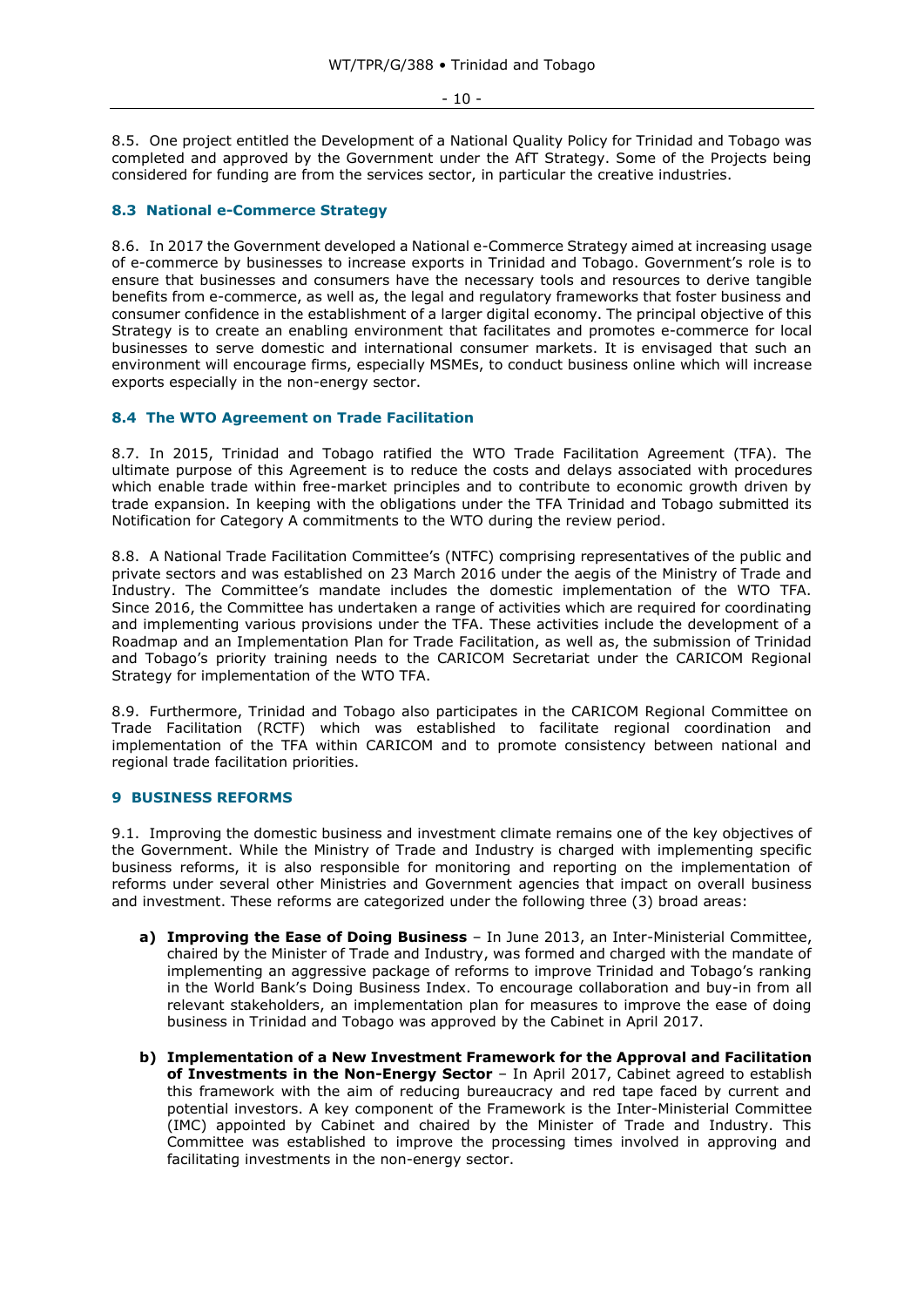- **c) Strengthening of the Single Electronic Window (SEW) for Trade and Business Facilitation (TTBizLink)** – In January 2016, Cabinet agreed to the execution of a USD 25 million loan from the Inter-American Development Bank to fund the strengthening of the Single Electronic Window for Trade and Business Facilitation. The main projects under this programme are:
	- i. Review of the Legislative and Institutional Framework for Trade and Business This project involves diagnosing and updating the legislative and institutional framework for trade and business in Trinidad and Tobago and making appropriate recommendations for improvement consistent with international best practice.
	- ii. Consultancy to Implement a Risk Management Solution This consultancy will enable officers in the relevant agencies to make risk-based decisions within their day to day border management tasks, using an advanced automated risk management system which will result in improved accuracy and targeting of high-risk cargo.
	- iii. Consultancy to Develop and Implement an Automated Construction Permit System The existing construction permit processes will be re-engineered from a paper-based system to an automated online system which will significantly reduce the time to obtain construction permits for business activity.

### <span id="page-10-0"></span>**10 DIVERSIFICATION**

10.1. The Government has identified several key economic areas of interest for the diversification of the economy. These include the manufacturing sector, financial services, maritime services, aviation services, fishing and fish processing, agriculture and agro-processing and software design and application.

### <span id="page-10-1"></span>**10.1 The Manufacturing Sector**

10.2. Over the period 2012-2017 the Manufacturing sector, on average, recorded negative growth. However, in 2018, the Sector rebounded with growth of 7.3%, registering an uptick in economic activity in most manufacturing subsectors.

10.3. This performance can be attributed to the Government's focus on reforming the economic environment to facilitate business growth and development with a focus on non-energy exports. Some of the measures being implemented in this regard include the development of a National Quality Policy, the creation of new economic spaces and the drafting of a new Special Economic Zones Policy for Trinidad and Tobago, as well as, enhanced market access and improved access to finance for domestic manufacturers.

10.4. The Manufacturing sector in Trinidad and Tobago is entering an era of rapid technological change with the onset of the 4th Industrial Revolution, which the Government intends to take advantage of. Advances in technology will have tremendous impact on production, products and processes of manufacturers. In particular, the 4th Industrial Revolution will beckon manufacturers in Trinidad and Tobago to re-examine the way they do business. Manufacturers are being facilitated, through the recently implement Research and Development and Grant Fund Facilities, to invest in new technologies in order to adapt to these changes, especially when meeting the needs of customers in new and existing export markets.

### <span id="page-10-2"></span>**10.1.1 National Quality Policy**

10.5. The Government understands that quality is critical to productivity, innovation, competitiveness, and trade facilitation and has therefore developed a National Quality Policy for the period 2018-2030. One of the main objectives of this Policy is to improve the operating framework of Trinidad and Tobago's Quality Infrastructure by providing guidance to the development of the human capital, physical infrastructure, governance arrangements and implementation of legal reforms.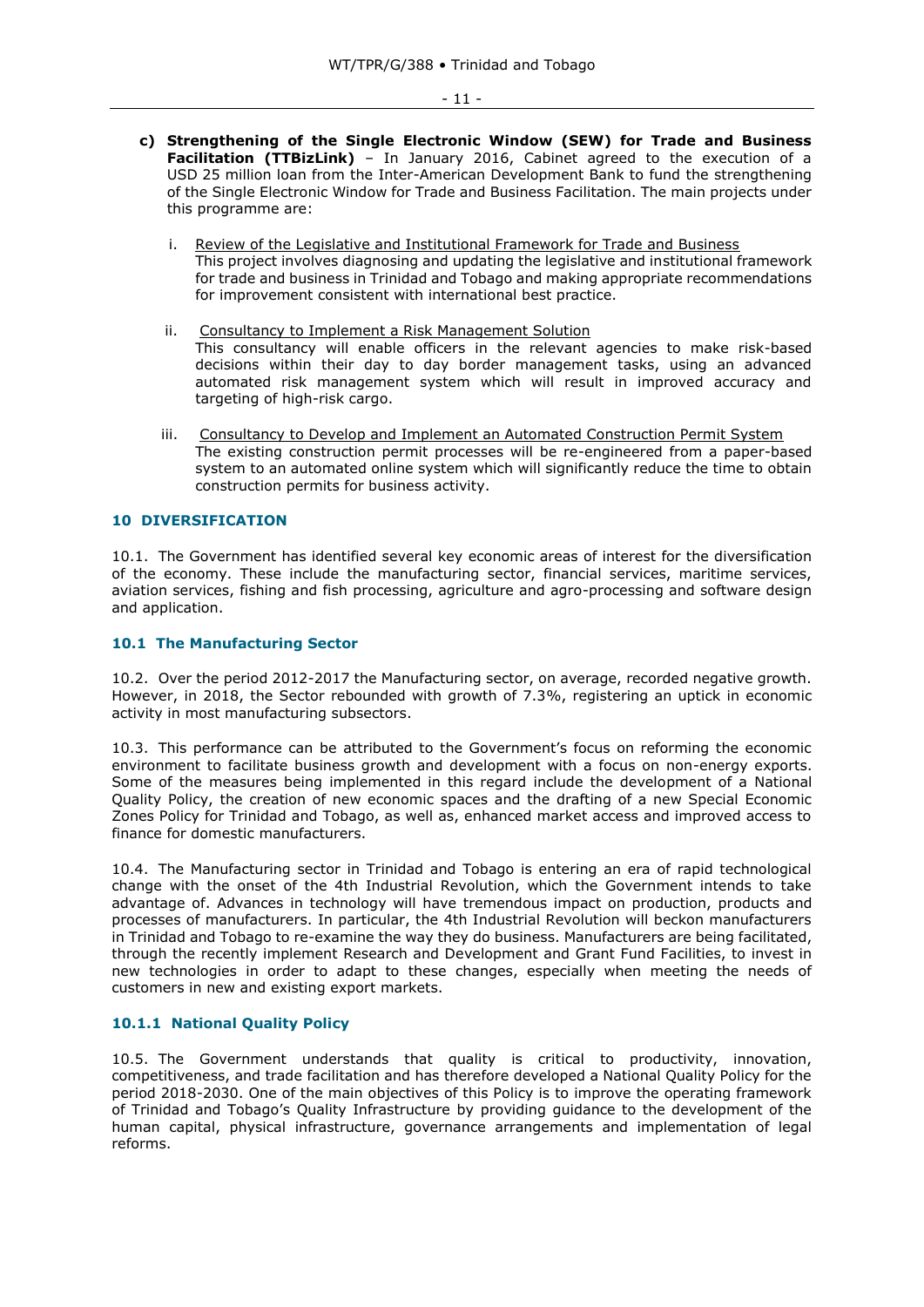#### - 12 -

#### <span id="page-11-0"></span>**10.1.2 New Economic Spaces**

10.6. Many new businesses and industries are being promoted by the Government in various industrial estates throughout the country. The Government is improving and expanding the supply of investment-ready spaces for the expansion of economic activity and investment. One such space that is currently being developed is the Phoenix Park Industrial Estate in Couva.

### <span id="page-11-1"></span>**10.2 Maritime Sector**

10.7. The Transshipment and Cold-stacking activities in the Gulf of Paria are attracting an upsurge of interest from both local and foreign entities. These activities in the Maritime sector do not require infrastructure while generating significant employment. Another related Maritime project that will create employment and be a significant revenue and foreign exchange earner is the establishment of a dry-docking facility in La Brea.

### <span id="page-11-2"></span>**10.3 Yachting Sector**

10.8. A Yachting policy was developed and is currently being implemented. Yacht arrivals have been on the increase, rising from 904 in 2017 to 1031 in 2018, representing an increase of 14% in arrivals. Yachting is an important tourism niche and to this end, the Government is expediting the development of two (2) marina facilities, one (1) in Trinidad and another in Tobago.

### <span id="page-11-3"></span>**10.4 Creative Industries**

10.9. The Government is also actively facilitating the development of a creative industry sector. In this regard, the state agency responsible for growing and developing the creative industries, creativeTT, has been mandated to oversee the implementation of business and export-oriented projects, with emphasis on distribution, capacity building, marketing and promotion. Strategic plans have been prepared to guide the development of the film, fashion and music subsectors.

#### <span id="page-11-4"></span>**10.5 Agriculture**

10.10. The diversification of the Agriculture sector remains a high priority for the Government. Therefore, the Government offers a number of incentives through its Agriculture Inventive Programme in a variety of areas such as *inter alia* land preparation, machinery and equipment, tree crops and pasture management for livestock. Additionally, a number of initiatives are being implemented by the Government to facilitate the diversification of the sector such as the development of an Agro-Processing and Light Industrial Park in Moruga. This Facility is now in construction phase and will allow for significant value added in agriculture and agro-processing incorporating facilities for canning, bottling and freezing of finished products. The Government continues to build on the country's competitive advantages through the rehabilitation of the country's coconut, cocoa and citrus industries through programmes such as the Coconut Rehabilitation and Replanting Programme and the Cocoa Rehabilitation Programme.

#### <span id="page-11-5"></span>**10.6 Tourism**

10.11. The Government is also working assiduously on reforming the Tourism industry in Trinidad and Tobago. Some related tourism projects to boost tourism in Tobago include the construction of a new airport terminal in Tobago, as well as, the purchase of two (2) new ferries to service the sea bridge between Trinidad and Tobago.

### <span id="page-11-6"></span>**10.7 Services**

10.12. In 2017, total services exports from Trinidad and Tobago accounted for approximately USD 1.08 billion or 0.02% share of total world exports. In comparison to 2012, Trinidad and Tobago's services exports was approximately USD 1.4 billion accounting for approximately 0.03% of total world service exports.

10.13. Notably, Trinidad and Tobago has considerable potential to benefit from this trade, since services now account for around 60% of its total value added. However, exports of services accounted for only USD 1.118 billion or only 10% of total national exports in 2017. The fastest